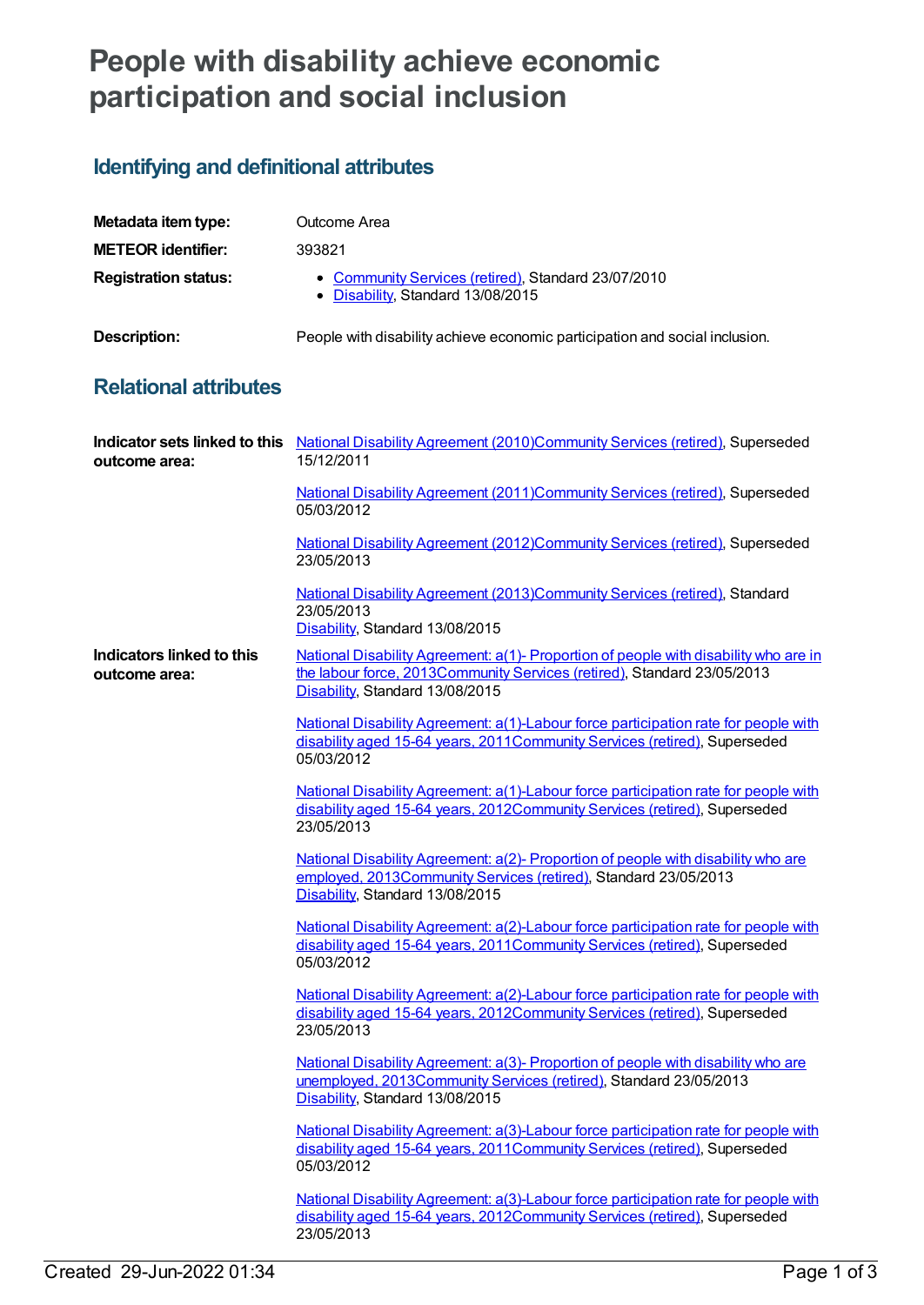National Disability Agreement: a(4)- Proportion of people with disability who are underemployed, [2013Community](https://meteor.aihw.gov.au/content/514824) Services (retired), Standard 23/05/2013 [Disability](https://meteor.aihw.gov.au/RegistrationAuthority/16), Standard 13/08/2015

National Disability Agreement: a-Labour force participation rate for people with disability aged 15-64 years, [2010Community](https://meteor.aihw.gov.au/content/393816) Services (retired), Superseded 15/12/2011

National Disability Agreement: [b\(1\)-Proportion](https://meteor.aihw.gov.au/content/491931) of people with disability who had face-to-face contact with ex-household family or friends in the previous week, 201[3Community](https://meteor.aihw.gov.au/RegistrationAuthority/1) Services (retired), Standard 23/05/2013 [Disability](https://meteor.aihw.gov.au/RegistrationAuthority/16), Standard 13/08/2015

National Disability Agreement: [b\(1\)-Proportion](https://meteor.aihw.gov.au/content/393834) of people with disability who participate in social and community activities, 201[0Community](https://meteor.aihw.gov.au/RegistrationAuthority/1) Services (retired), Superseded 15/12/2011

National Disability Agreement: [b\(1\)-Proportion](https://meteor.aihw.gov.au/content/428735) of people with disability who participate in social and community activities, 201[1Community](https://meteor.aihw.gov.au/RegistrationAuthority/1) Services (retired), Superseded 05/03/2012

National Disability Agreement: [b\(1\)-Proportion](https://meteor.aihw.gov.au/content/467834) of people with disability who participate in social and community activities, 201[2Community](https://meteor.aihw.gov.au/RegistrationAuthority/1) Services (retired), Superseded 23/05/2013

National Disability Agreement: [b\(2\)-Proportion](https://meteor.aihw.gov.au/content/393876) of people with disability who participate in social and community activities, 201[0Community](https://meteor.aihw.gov.au/RegistrationAuthority/1) Services (retired), Superseded 15/12/2011

National Disability Agreement: [b\(2\)-Proportion](https://meteor.aihw.gov.au/content/428738) of people with disability who participate in social and community activities, 201[1Community](https://meteor.aihw.gov.au/RegistrationAuthority/1) Services (retired), Superseded 05/03/2012

National Disability Agreement: [b\(2\)-Proportion](https://meteor.aihw.gov.au/content/475220) of people with disability who participate in social and community activities, 201[2Community](https://meteor.aihw.gov.au/RegistrationAuthority/1) Services (retired), Superseded 23/05/2013

National Disability Agreement: [b\(2\)-Proportion](https://meteor.aihw.gov.au/content/491933) of people with disability who travelled to a social activity in the last two weeks, [2013Community](https://meteor.aihw.gov.au/RegistrationAuthority/1) Services (retired), Standard 23/05/2013 [Disability](https://meteor.aihw.gov.au/RegistrationAuthority/16), Standard 13/08/2015

National Disability Agreement: [b\(3\)-Proportion](https://meteor.aihw.gov.au/content/445217) of people with disability who participate in social and community activities, 201[1Community](https://meteor.aihw.gov.au/RegistrationAuthority/1) Services (retired), Superseded 05/03/2012

National Disability Agreement: [b\(3\)-Proportion](https://meteor.aihw.gov.au/content/475222) of people with disability who participate in social and community activities, 201[2Community](https://meteor.aihw.gov.au/RegistrationAuthority/1) Services (retired), Superseded 23/05/2013

National Disability Agreement: [b\(3\)-Proportion](https://meteor.aihw.gov.au/content/491935) of people with disability who report the main reason for not leaving home as often as they would like is their disability or condition, 201[3Community](https://meteor.aihw.gov.au/RegistrationAuthority/1) Services (retired), Standard 23/05/2013 [Disability](https://meteor.aihw.gov.au/RegistrationAuthority/16), Standard 13/08/2015

National Disability Agreement: [c\(1\)-Proportion](https://meteor.aihw.gov.au/content/491937) of Disability Support Pension recipients who report earnings, 2013[Community](https://meteor.aihw.gov.au/RegistrationAuthority/1) Services (retired), Standard 23/05/2013 [Disability](https://meteor.aihw.gov.au/RegistrationAuthority/16), Standard 13/08/2015

National Disability Agreement: [c\(2\)-Proportion](https://meteor.aihw.gov.au/content/491939) of Newstart and Youth Allowance recipients with disability and an assessed future work capacity of 0-29 hours per week who report earnings, 201[3Community](https://meteor.aihw.gov.au/RegistrationAuthority/1) Services (retired), Standard 23/05/2013 [Disability](https://meteor.aihw.gov.au/RegistrationAuthority/16), Standard 13/08/2015

National Disability Agreement: [e\(1\)-Proportion](https://meteor.aihw.gov.au/content/491943) of the potential population of people with disability who report a need for more formal assistance, [2013Community](https://meteor.aihw.gov.au/RegistrationAuthority/1) Services (retired), Standard 23/05/2013 [Disability](https://meteor.aihw.gov.au/RegistrationAuthority/16), Standard 13/08/2015